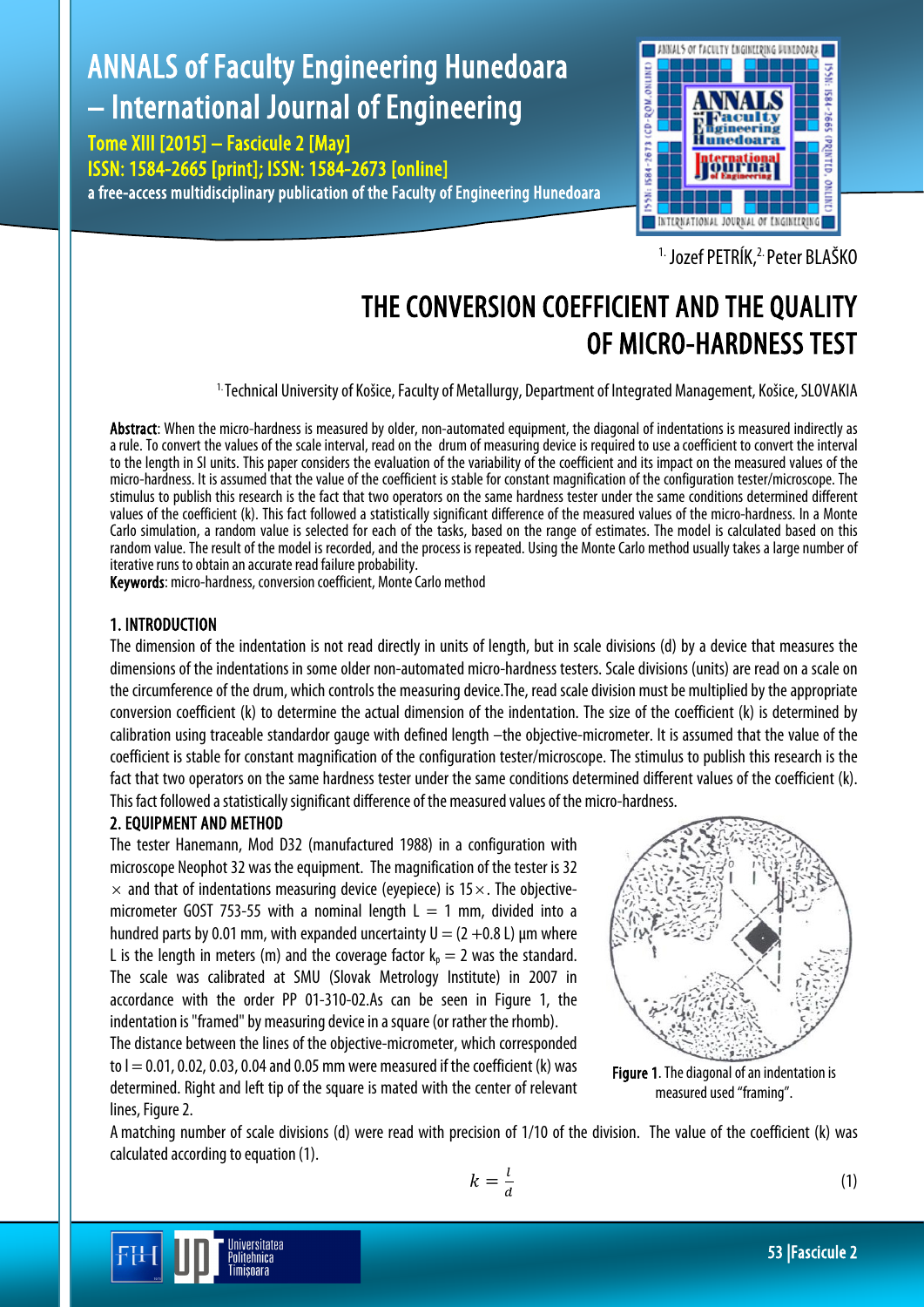

Figure 2. Determination of the coefficient (k) using objective-micrometer

Selected range of values between 0.01 and 0.05 mm corresponds to the actual values of the indentation diagonal in pure metals (for example about 0.4 mm for lead at test load 0.9807 N) [1].





Two operators determined the coefficient (k). Each of them determined five values of the coefficient for 0.01 mm, five for 0.02 mm and five for 0.05 mm, giving a total of 50 values (for both operators). The ambient temperature was 20.6° C and relative humidity  $RH = 42.1\%$ . 0.00037

# 3. EXPERIMENTAL

Average values of coefficient (k) for appropriate measured lengths of objective-micrometer are in Figure 3. Linearity error is significant at the lowest nominal length  $I = 0.01$ mm. It can be seen in Figure 4 that the value of the coefficient (k) and its variability decreases with the growing of the nominal length. The average of the coefficients is shown in Table 1.

According the unpaired t-test with 95% confidence interval the difference between the average value of the coefficient (k) obtained be appropriateoperators is



Figure 4. The variability of coefficient (k)

statistically significant (the two-tailed  $p= 0.0033$ ). According to two factor ANOVA (analysis of variance) without replication the operator has (p = 0.001145) and the order (used value of  $\ell$  for determination the coefficient) has not (p = 0.0970) statistically significant effect on the value of coefficient (k). This fact results in the impact of the operator on the quality of the calibration and subsequently measured values of the hardness. Despite said difference between operators, their combined results were used for further calculations (row  $A + B$  Table 1).

| and distribution of determined values of the coefficient (k) for particular operators |           |           |          |                        |           |           |  |
|---------------------------------------------------------------------------------------|-----------|-----------|----------|------------------------|-----------|-----------|--|
| <b>Operator</b>                                                                       | average   | SD        | outliers | Distribution (p value) | max       | min       |  |
|                                                                                       | 0.0003171 | 0.0000125 |          | 0.0121(1)              | 0.0003636 | 0.0003063 |  |
|                                                                                       | 0.0003090 | 0.0000046 |          | 0.3988(2)              | 0.0003226 | 0.0003017 |  |
| $A + B$                                                                               | 0.0003130 | 0.0000102 |          | 0.0012(3)              | 0.0003636 | 0.0003017 |  |

Table 1. Average, minimal and maximal values, standard deviation (SD), outliers and distribution of determined values of the coefficient (k) for particular operators

(1) The best fit 3-parameter log normal distribution

(2) The best fit normal distribution

(3) The best fit 3-parameter gamma distribution

Table 2. Average, maximum and minimum value, standard deviation SD and p value of an Anderson-Darling test in scale divisions (d) and calculated micro-hardness

|                    | $d$ 195 | d 519  | average      |              | max          |              | min          |              |
|--------------------|---------|--------|--------------|--------------|--------------|--------------|--------------|--------------|
|                    |         |        | <b>HV195</b> | <b>HV519</b> | <b>HV195</b> | <b>HV519</b> | <b>HV198</b> | <b>HV519</b> |
| aver               | 69.48   | 42.79  | 196.64       | 518.33       | 145.69       | 384.03       | 211.70       | 558.04       |
| SD                 | 2.197   | .302   | 12.460       | 31.580       | 9.231        | 23.397       | 13.414       | 33.999       |
| max                | 73.5    | 45.0   | 224.02       | 577.03       | 165.97       | 427.52       | 241.18       | 621.23       |
| min                | 65.0    | 40.5   | 175.20       | 467.39       | 129.80       | 346.29       | 188.62       | 503.20       |
| Normality(p value) | 0.4218  | 0.1998 | 0.4839       | 0.1957       | 0.4839       | 0.1957       | 0.4839       | 0.1957       |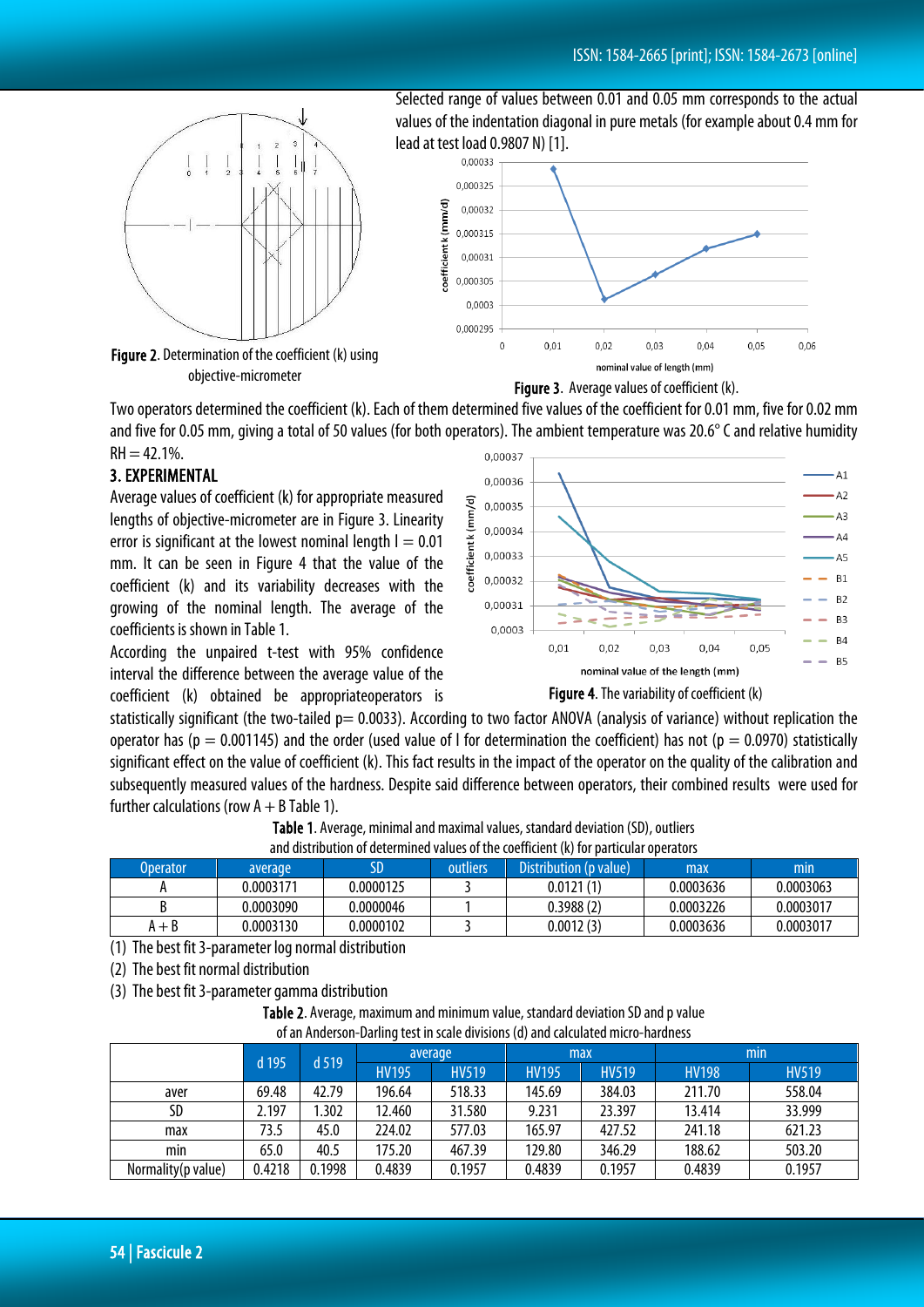Results of ten calibrations performed between VI/13 and IV/14 before micro-hardness measurement were used as input values. For each calibration 5 indentations were measured according to [2] and Figure 1. Two CRM (certified reference materials) in the form of the hardness reference block were used as standards for the calibration. The "soft" one has specified hardness  $H_c = 195$  HV0.05 and standard uncertainty  $u_{\text{CBM}} = 4.0$  HV0.05 and the "hard" one has H<sub>c</sub> = 519 HV0.05 and  $u_{\text{CBM}} = 6.75$  HV0.05). Two files (for both CRM) of 50 values of lengths of diagonal in scale divisions (d) were the input forcalculations.

Table 2 shows the average, maximum and minimum value, standard deviation SD, and p value of an Anderson-Darling test for normality of input values in scale divisions (d) of the drum and calculated hardness for both CRM.Because all pvalues overlap 0.07 it can be assumed that all files have a normal distribution. The outliers do not occur – the process is under statistic control.

Figure 5 shows the average values of the hardness of "soft" CRM and Figure 6 of "hard" CRM. Control limits USL and LSL in Figures 5 and 6 match withmaximal permissible error  $E_{rel}$ (10% of specified hardness of the used reference block  $H<sub>c</sub>$ ) [2]. Taking into account the average value of coefficient (k), all valuesof the micro-hardness are within control limits. If the minimum value of (k) is used, almost half of values of the micro-hardness lie out of control limits. All hardness values are out of control limits if the maximum value of (k) was used. According to two factor ANOVA (analysis of variance) without replication considering minimal, average and maximal value of coefficient (k), the coefficient (k) ( $p = 5.81E-25$  for "soft" CRMand  $p = 8.18E-24$  for "hard" CRM) and also particular calibration ( $p = 6.42E-13$  for "soft" CRM and  $p = 6.42E-13$  for



"hard" CRM) have statistically significant influence on the values of the micro-hardness.

#### 4. MONTE CARLO METHOD

The Monte Carlo method or probability simulation is a means of statistical evaluation of a mathematical functions using random samples. It is a probabilistic analysis used to understand the impact of risk and uncertainty in forecasting models [3,4]. When you have a range of values, as a result, you are beginning to understand the risk, variability and uncertainty in the model. The key feature of a Monte Carlo simulation is that it can tell you – based on how you create the ranges of estimates – how likely the resulting outcomes are. In a Monte Carlo simulation, a random value is selected for each of the tasks, based on the range of estimates. The model is calculated based on this random value. The result of the model is recorded, and the process is repeated. Using the Monte Carlo method usually takes a large number of iterative runs to obtain an accurate read failure probability [5] A typical Monte Carlo simulation calculates the model hundreds or thousands of times, each time using different randomly-selected values. When the simulation is complete, we have a large number of results from the model, each based onrandom input values. These results are used to describe the likelihood, or probability, of reaching various results in the model [6].

Monte Carlo method contains a sequence of steps: definition of the input, modeling, estimation of the probability for the input quantities, setup and run the Monte Carlo simulation, summarizing and expression of the results[7] As input parameters for the analysis using Monte Carlo method were used coefficient (k) in the range between maximum and minimum values, (Table 1, row A + B), scale division (d) of the drum in the range between maximum and minimum value (Table 2, columns d195 and d519), and the test load 0.49035 N. In Monte Carlo analysis, one of two sampling schemes are generally used: simple random sampling or Latin Hypercube sampling [3]. Triangular distribution of input values was considered for all inputs in order to simplification. The output is the proportion of values of the hardness out of the tolerance specified for the calibration in the standard [2] (USL and LSL in Figures 5 and 6). Software Quantum XL was used for calculation. The difference between the results of 1000 and 10000 applied simulations, as shown in Table 3, is not large. The input values (k) and (d) change throughout all range in the first column (D-K). Number of micro-hardness values out of the tolerance is high. The value of the coefficient (k) changed and the coefficient (d) remained constant in the second column (K) and value of the coefficient (d) changed and the coefficient (k) remained constant in the third column (D). The graphical outputs for "soft" CRM and 10000 simulations are in Figures 7-9. It is evident that over the considered range the coefficient (k) effects outlier values of the micro-hardness in calibration greater than the coefficient (d).